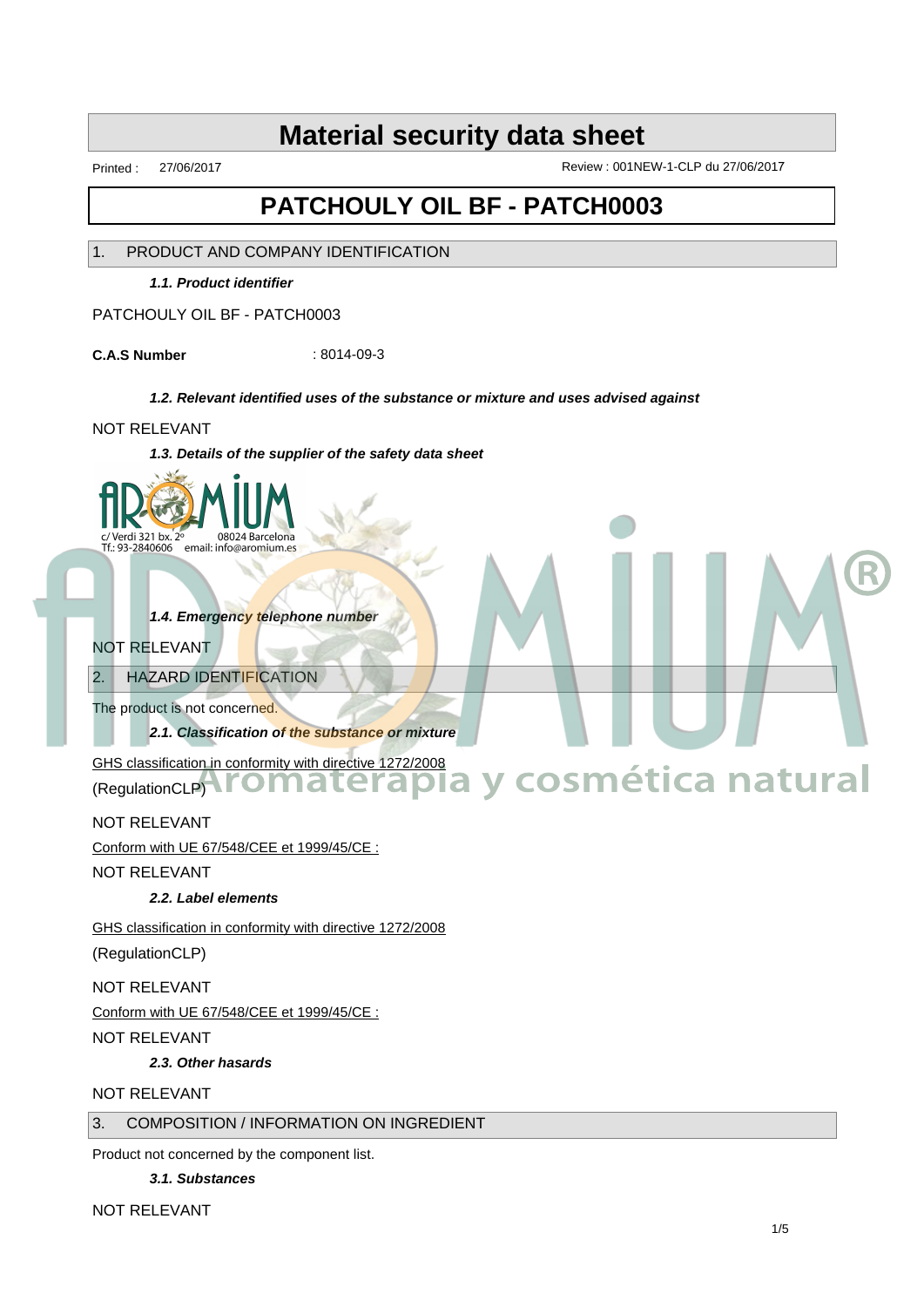Printed : 27/06/2017 • PATCHOULY OIL BF - PATCH0003 Review : 001NEW-1-CLP du 27/06/2017

**3.2. Mixtures**

#### NOT RELEVANT

#### 4. FIRST AID MEASURES

**4.1. Description of first aid measures**

NOT RELEVANT

#### **4.2. Most important symptoms and effects, both acute and delayed**

NOT RELEVANT

#### **4.3. Indication of any immediate medical attention and special treatment needed**

**Contact with skin :** wash immediately and abundantly with water and soap.Rinse then with clear water. **Contact with eyes :** Abundant rinsing with water (15 minutes open eyelids) then washing with an ocular lotion standard Dacryoserum.In case of disorder, consult an ophtalmologist. **In the event of swallowed :** Not make vomit, maintain the patient at rest. Resort to the medical care. **Soiled clothing :** withdraw soiled clothing and re-use them only after decontamination.

#### 5. FIRE FIGHTING

#### **5.1. Extinguishing media**

CO2, powder or water spray. Fight larger fires with water spray or alcohol resistant foam.

#### **5.2. Special hazards arising from the substance or mixture**

**Flammability :** The product is not flammable.. **Prévention:** Do not smoke. Do not use flame near.

## **5.3. Advice for firefighters**

Never use a direct stream of water.

#### 6. ACCIDENTAL RELEASE MEASURES

# **6.1. Personal precautions, protective equipment and emergency procedures**<br> **Aromaterial Securitions** of the equipment and emergency procedures<br> **Aromaters**

Use appropriate personal protective equipment during clean-up**.**

#### **6.2. Environmental precautions**

Do not allow to enter sewers/ surface or ground water.

#### **6.3. Methods and material for containment and cleaning up**

Absorb with liquid-binding material (sand, diatomite, acid binders, univers*al binders, sawdust).*

#### **6.4. Reference to other sections**

NOT RELEVANT

#### 7. HANDLING AND STORAGE

#### **7.1. Precautions for safe handling**

Close packing after use. Reproduce labelling if transfer in another container.

#### **7.2. Conditions for safe storage, including any incompatibilities**

-Avoid any useless exposure. Keep aways from food and drinks.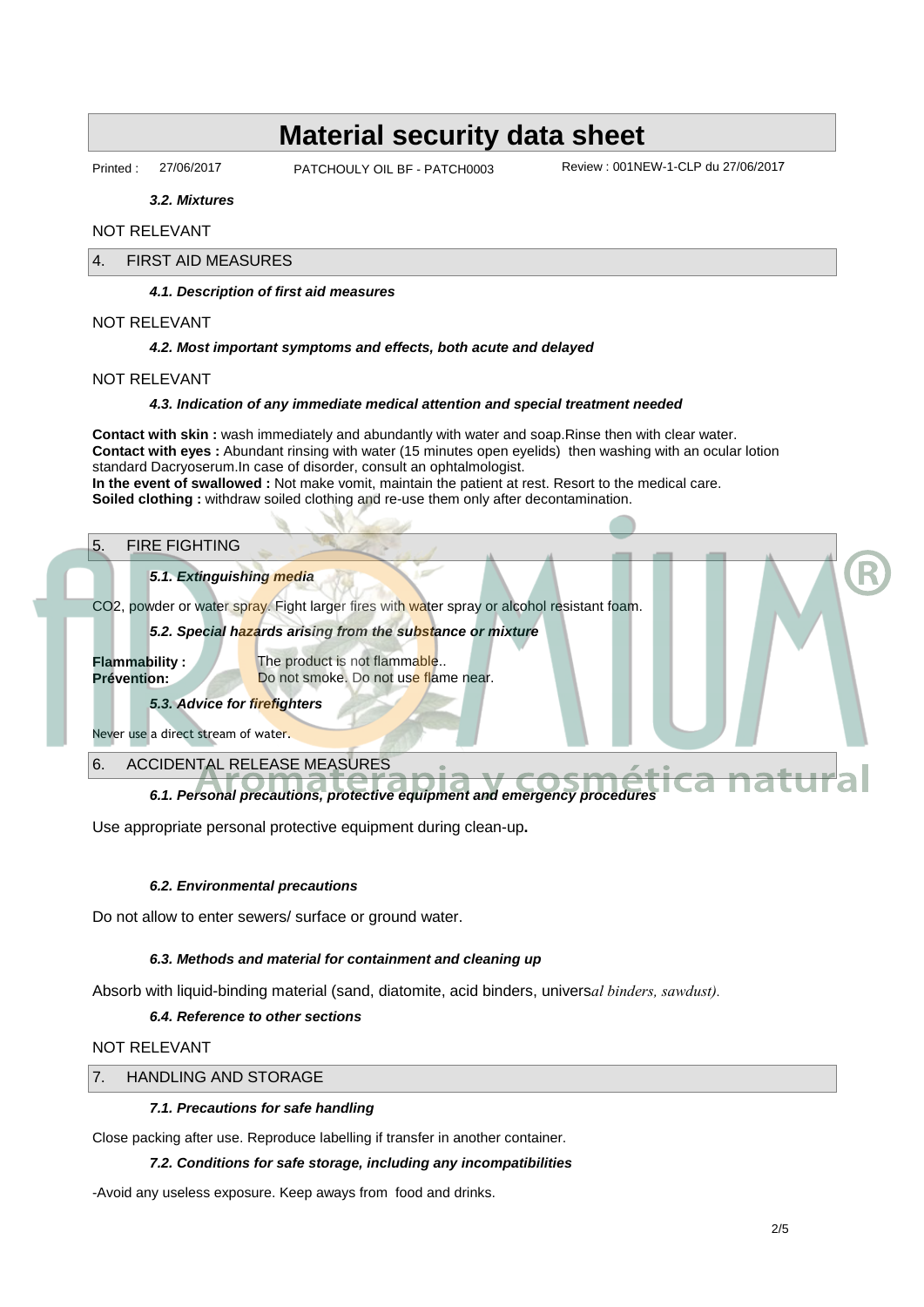Printed : 27/06/2017 • PATCHOULY OIL BF - PATCH0003 Review : 001NEW-1-CLP du 27/06/2017

-Preserve only in the container of origin in a fresh place and broken down well. Keep the containers closed out of their use.

-Do not leave it near heat source, direct rays of the sun

#### **7.3. Specific end use(s)**

Wash the hands and any other zone exposed with soap and water before eating, drinking, to smoke and before leaving work.

#### 8. EXPOSURE CONTROLS / PERSONAL PROTECTION

#### **8.1. Control parameters**

#### NOT RELEVANT

#### **8.2. Exposure controls**

**General protective and hygienic measures:** Avoid skin and eyes contact. Keep away from foodstuffs, beverages and feed.Wash hands before breaks and at the end of work.

#### **Personal Protection :**

-Hands protection : Protection not required if a good ventilation is maintained.

-Eyes protection : Protection not required if a good ventilation is maintained. -Respiratory protection : Protection not required if a good ventilation is maintained. -Ingestion : Do not use, dreak and smoke during use.

9. PHYSICAL AND CHEMICAL PROPERTIES

**9.1. Information on basic physical and chemical properties**

| Relative density (d20/20) : | [0,948; 0,962]                                |
|-----------------------------|-----------------------------------------------|
| Flash point:                | 116 C                                         |
| Refractive index at 20 C :  | [1,500; 1,515]                                |
| Angular rotation ():        | $[-55; -44]$                                  |
| Odor:                       | Aroma voor characteristic v cosmética natural |
| Color:                      | dark yellow to orangey                        |
| Appearence:                 | liquid                                        |

#### **9.2. Other information**

NOT RELEVANT

| 10. STABILITY AND REACTIVITY |
|------------------------------|
|------------------------------|

**10.1. Reactivity**

·**Dangerous reactions :** No dangerous reactions known.

**10.2. Chemical stability**

#### NOT RELEVANT

**10.3. Possibility of hazardous reactions**

#### NOT RELEVANT

**10.4. Conditions to avoid**

#### NOT RELEVANT

**10.5. Incompatible materials**

NOT RELEVANT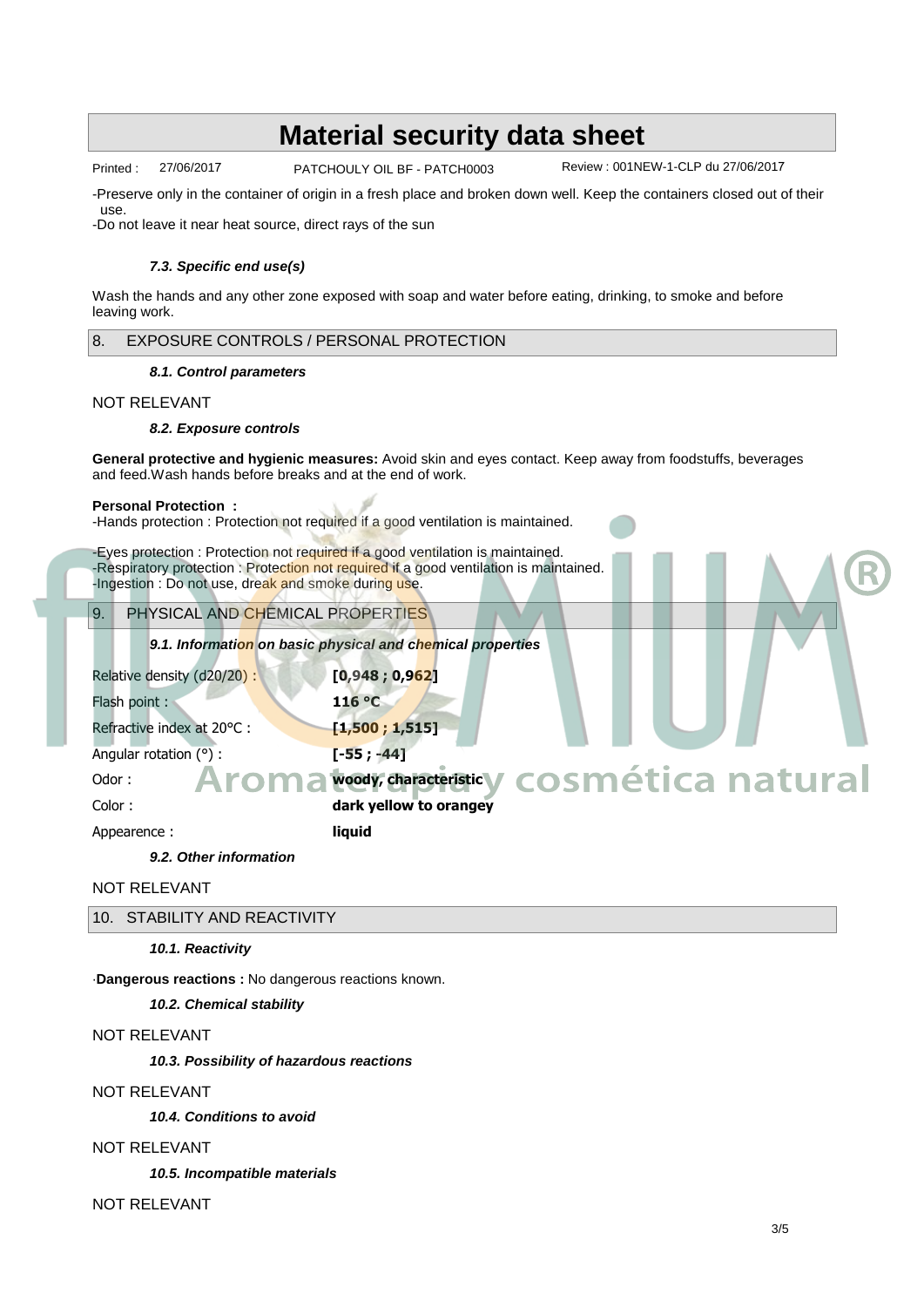Printed : 27/06/2017 • PATCHOULY OIL BF - PATCH0003 Review : 001NEW-1-CLP du 27/06/2017

#### **10.6. Hazardous decomposition products**

**Thermal decomposition / conditions to be avoided:** No decomposition if used according to specifications. **Dangerous decomposition products:** No dangerous decomposition products known.

#### 11. TOXICOLOGICAL INFORMATION

#### **11.1. Information on toxicological**

**Toxicological Information :** No data available.  **Toxicological Informations Acute :** 

- · **Orale**
- · **Inhalation**
- · **Skin**

#### 12. ECOLOGICAL INFORMATION

#### **12.1. Toxicity**

Do not leave the product, even diluted or in great quantity, penetrate the ground water, water or the drains. **12.2. Persistence and degradability**

### NOT RELEVANT

**12.3. Bioaccumulative potential**

NOT RELEVANT

**12.4. Mobility in soil**

#### NOT RELEVANT

#### **12.5. Results of PBT and vPvB assessment Aromaterapia y cosmética natural**

NOT RELEVANT

**12.6. Other adverse effects**

NOT RELEVANT

#### 13. DISPOSAL RECOMMENDATIONS

#### **13.1. Waste treatment methods**

**Product :** Recommandation : Does not have to be evacuated with the refuse . Not to let penetrate in the sewers. **Not cleaned packing : Recommandation : Evacuation in accordance with the regulations.** 

#### 14. TRANSPORT INFORMATION

**14.1. UN number**

ADR : NOT RELEVANT IMDG:NOT RELEVANT IATA :NOT RELEVANT

Custom tariff : **33012941**

**14.2. UN proper shipping name**

ADR : NOT RELEVANT IMDG:NOT RELEVANT